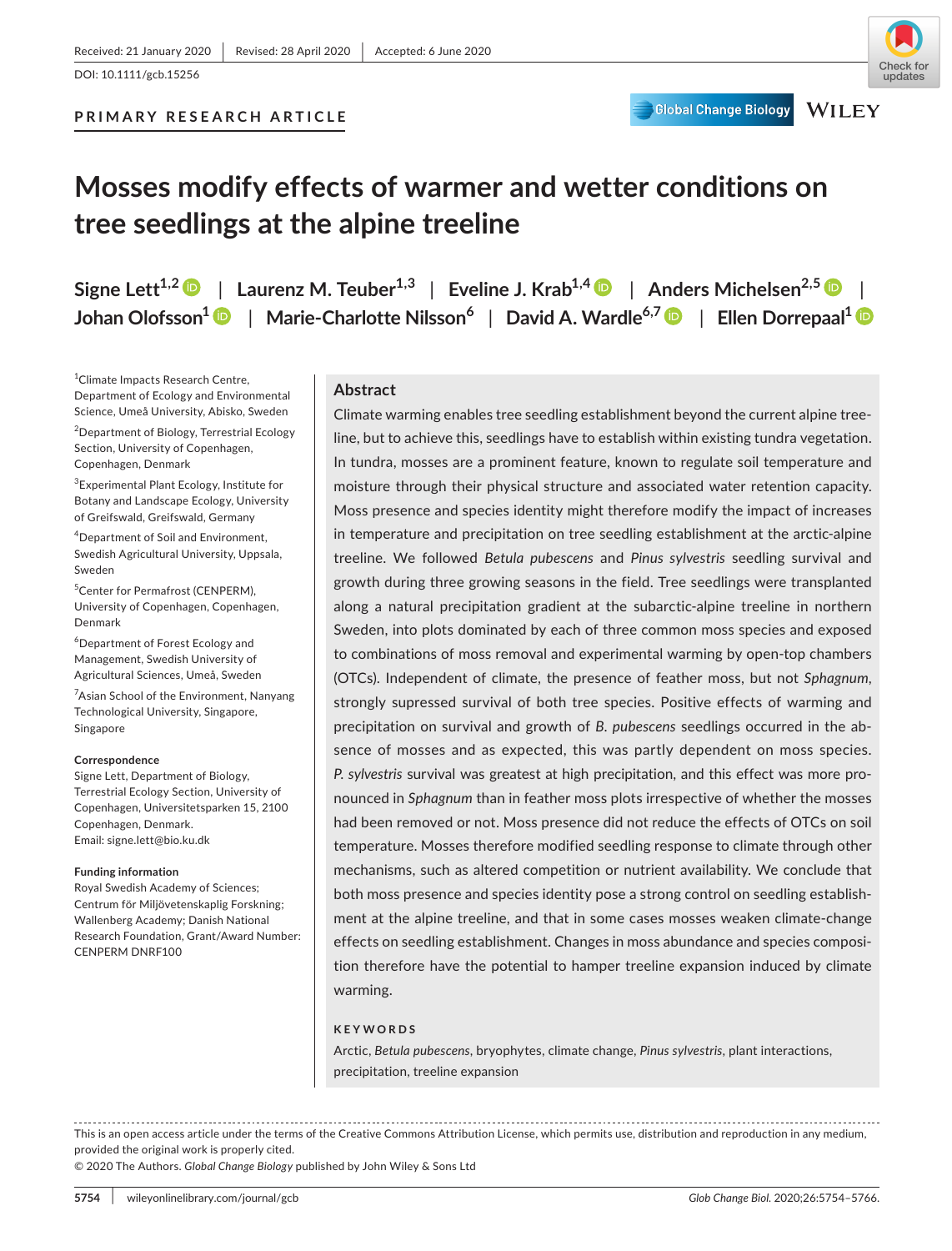## **1** | **INTRODUCTION**

Shifts in the position of alpine and arctic treelines are among the most dramatic climate-driven plant migrations globally, and they may cause substantial climate feedbacks through altering soil carbon content and albedo (Chapin et al., 2005; Hartley et al., 2012; Mayor et al., 2017; Parker, Subke, & Wookey, 2015; Wilmking, Harden, & Tape, 2006). Treeline shifts are often considered to be driven by changes in temperature (notably through climate warming), given that worldwide their position is generally associated with a growing-season mean soil temperature of 6.7°C (Körner & Paulsen, 2004). However, across regions, treeline responses to climate warming are not consistent (Frost & Epstein, 2014) and in many cases treelines fail to advance upslope with increasing temperatures (Harsch, Hulme, McGlone, & Duncan, 2009). It has therefore been suggested that variation in other environmental factors may modify tree seedling responses to warming, including precipitation (Frost & Epstein, 2014; Hagedorn et al., 2014) and the composition of existing vegetation in which tree seedlings need to establish (Grau et al., 2012; Lett & Dorrepaal, 2018). The extend and mechanisms by which precipitation and resident plant community modify direct effects of warming on treeline advance has, however, seldom been explored experimentally (Hagedorn, Gavazov, & Alexander, 2019; Lett & Dorrepaal, 2018) and therefore remains poorly understood.

Treeline expansion beyond the vegetative spreading capacity of already present trees relies on successful seedling establishment above the current treeline. This partly depends on the abiotic conditions of the microhabitat such as temperature and soil moisture (Lett & Dorrepaal, 2018). Although warming can promote seedling establishment at treelines (Grau et al., 2012; Loranger, Zotz, & Bader, 2016; Okano & Bret-Harte, 2015), seedlings are sensitive to desiccation during the growing season, and this effect should be greater as temperatures increase. For this reason, increases in precipitation may promote seedling establishment more than warming or even stimulate warming responses (Kueppers et al., 2017; Lazarus, Castanha, Germino, Kueppers, & Moyes, 2018), but how temperature and precipitation interact is still unclear.

Beyond the current treeline, seedlings likely have to establish within the existing moss communities, which is frequently a dominant feature in tundra ecosystems (Beringer, Lynch, Chapin, Mack, & Bonan, 2001). Presence of moss has considerable impact on the immediate abiotic environment (Cornelissen, Lang, Soudzilovskaia, & During, 2007) because mosses buffer soil moisture and temperature fluctuations (Bueno, Williamson, Barrio, Helgadóttir, & Hik, 2016; Gornall, Jónsdóttir, Woodin, & van der Wal, 2007; Jackson, Martin, Nilsson, & Wardle, 2011; Soudzilovskaia, van Bodegom, & Cornelissen, 2013). Mosses can also affect soil nutrient availability (De Long et al., 2016) through their effects on soil temperature and their poor litter quality (Gornall et al., 2007; Lang et al., 2009). These effects of mosses on their environment can all greatly impact tree seedling establishment, both negatively and positively (Lett, Nilsson, Wardle, & Dorrepaal, 2017; Soudzilovskaia et al., 2011; Stuiver, Wardle, Gundale, & Nilsson, 2014; Wardle, Lagerström, & Nilsson, 2008; Wheeler, Hermanutz, & Marino, 2011). Furthermore,

 **LETT ET AL.** 5755 (Slobal Change Biology - WILEY 5755

by reducing temperature (De Long et al., 2016) and soil moisture (Jackson et al., 2011) fluctuations, mosses could potentially mask both the separate and combined effect of warming and precipitation on tree seedlings. However, how and to which extent mosses may control seedling establishment under a future climate is not well understood.

Moss species show great variation in characteristics that may modify the microenvironment for coexisting vascular plants (During & van Tooren, 1990; Sohlberg & Bliss, 1987). For example, through variation in physical and chemical traits, such as mat thickness, moisture holding capacity and chemical composition, moss species vary in the extent to which they regulate the dynamics of soil temperature (Soudzilovskaia et al., 2013), soil moisture (Elumeeva, Soudzilovskaia, During, & Cornelissen, 2011) and soil nutrients (Lett et al., 2017). Moss species have been shown to differentially modify responses of establishing tree seedlings to warming or precipitation under controlled conditions where climate settings were kept constant (Lett et al., 2017; Stuiver et al., 2014). However, these effects on seedling establishment at natural settings for example, at or near the treeline have not been investigated. In addition, species identity may determine to which extent precipitation enhances positive warming responses, which also remains untested.

The aim of this study was to understand how the presence and species identity of mosses modify climate-warming effects on tree seedling establishment at the alpine treeline, in relation to the level of precipitation. We hypothesized that: (a) positive effects of warming on seedlings will be more pronounced with higher precipitation. (b) The positive effects of higher temperatures, precipitation and their interaction on seedlings will be greater when mosses are absent, because mosses will intercept moisture and buffer soil temperature changes. (c) How warming, precipitation and their interaction promote seedling survival and growth and how these effects are dampened by moss presence, will depend on moss species identity. As such, we expect that moss species that have the highest bulk density and moisture holding capacity will lead to the smallest effects of temperature and precipitation on seedlings, because they will have a greater buffering effect on soil temperature and soil moisture.

To test our hypotheses, we conducted a full-factorial experiment above the current subarctic–alpine treeline in northern Sweden, with four treatment factors as follows: natural precipitation (field sites with high and low natural precipitation), warming (presence vs. absence of open-top chambers (OTCs) to provide experimental warming), moss cover (presence vs. removal of mosses) and moss species identity (patches dominated by one of each of three moss species). The three moss species chosen at each site, (i.e. *Sphagnum* spp. (including *S. capillifolium* (Ehrh.) Hedw. and *S. fuscum* (Schimp.)) and the feather mosses *Hylocomium splendens* (Hedw.) Schimp. and *Pleurozium schreberi* (Brid.) Mitt.), are all common circumarctic species at the treeline ecotone. They differ in characteristics that are likely to be important for tree seedling establishment and for modifying climate-change impacts. In this experiment, we then monitored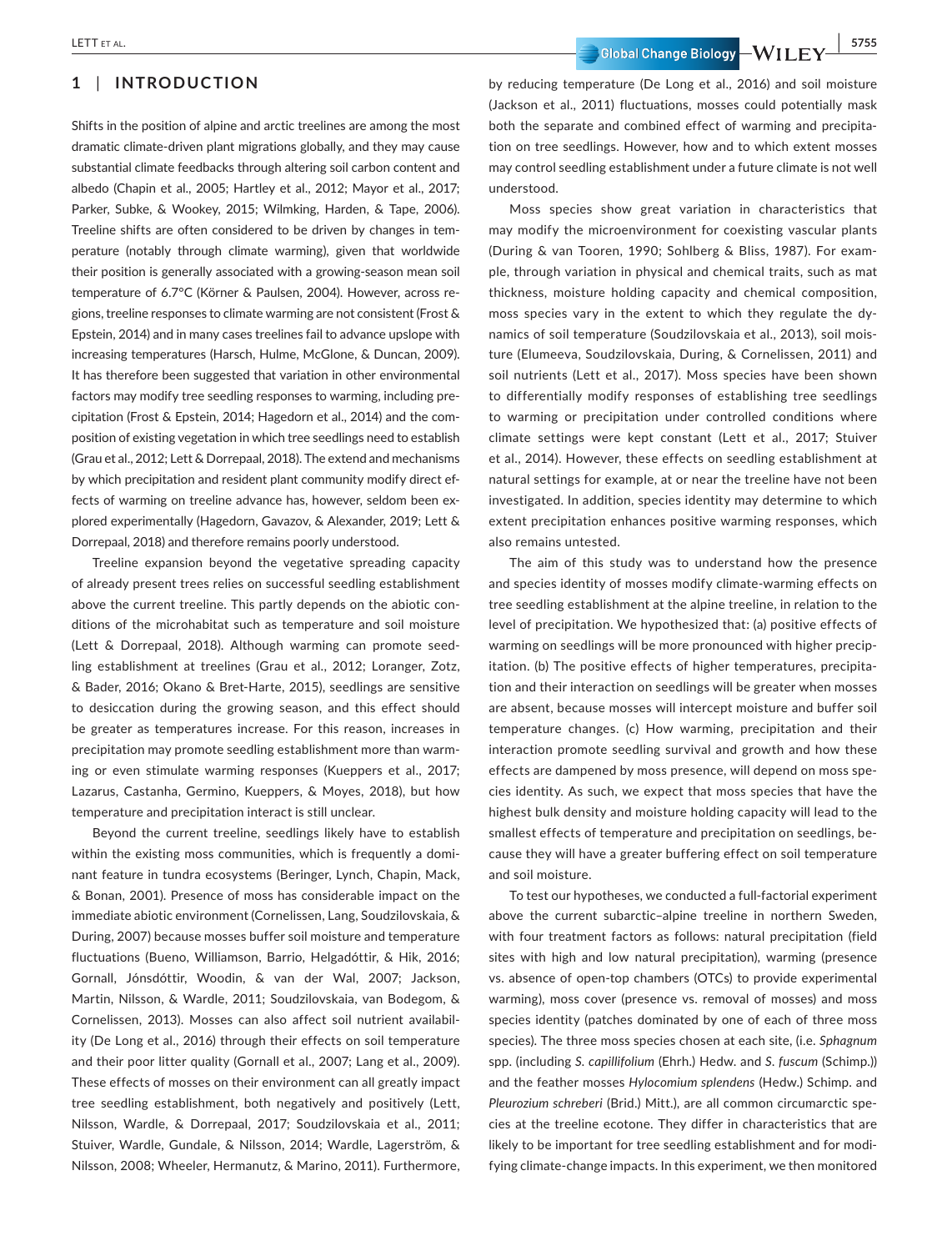**5756 |**  LETT et al.

the survival and growth of planted tree seedlings of each of the two treeline forming species of the study region, that is, the deciduous broad-leaved *Betula pubescens* ssp. *tortuosa* (Ledeb.) Nyman and the evergreen conifer *Pinus sylvestris* L. We also measured various abiotic variables in the seedling microenvironment throughout the experiment in order to understand the mechanisms underpinning our results. Addressing these hypotheses in combination will allow us to understand how mosses may modify the effects of climate (and climate change) on tree seedling establishment and how this in turn may impact climate change-driven treeline expansion.

# **2** | **MATERIALS AND METHODS**

## **2.1** | **Site description and experimental design**

The experiment included eight field sites (between N68º18' to N68º31' and E18º12' to E18º54'), all situated at the current treeline (500–775 m a.s.l.) in Northern Sweden and encompassing a natural gradient in precipitation (Table 1). Four sites were situated on either side (north–south) of Lake Torneträsk and close to the Abisko National Park, which is a low precipitation area. These sites collectively served as the 'low precipitation' treatment (annual precipitation 571– 755 mm/year, gridded data  $4 \times 4$  pixels, Swedish Meteorological and Hydrological Institute [SMHI], 1961–1990; Table 1). The other four sites were situated further west towards the Swedish–Norwegian border, and this area is more oceanic and naturally receives higher annual precipitation. These sites collectively served as the 'high precipitation' treatment (annual precipitation 811–1155 mm/year, gridded data  $4 \times 4$  pixels, SMHI, 1961-1990; Table 1). The four sites within each precipitation class were located at least 1 km apart and functioned as independent replicates for the experiment.

To verify the gridded data, we measured June–September rainfall in 2014 with one rain gauge (HOBO RG3-M) at each of the eight sites, and snow depth (as snow water equivalent, obtained by weighing the water in a core of snow taken through the entire snow pack) at plot level during maximum snow depth in March 2016. Rainfall tended to be higher at high precipitation sites ( $p = .06$ ), whereas snow depth did not differ between sites during these periods (Figure S1). We have likely missed some of the precipitation that fell in the transitions between summer and winter due to inaccessibility of the sites. The precipitation estimated by gridded data was higher than measured at the closest meteorological stations (low precipitation sites: Abisko, 360 m a.s.l., mean annual temp. −0.8°C, precipitation 304 mm/year; high precipitation sites: Katterjåkk, 500 m a.s.l., mean annual temp. −1.7°C, precipitation 844 mm/year, SMHI, 1961–1990). This difference is likely caused by the higher elevation of the study sites than the meteorological stations. Precipitation level did not affect air temperature at the plot-level (see Section 2.3; Table S1).

Vegetation at the sites was typical treeless tundra-heath, with presence of dwarf shrubs and a high dominance of bryophytes. Within each site, there are numerous patches of up to 10 m across that are each dominated by one of three moss species, that is, *Sphagnum* spp. (including *S. capillifolium* and *S. fuscum* in pure colonies) and the feather mosses *H. splendens* and *P. schreberi*, hereafter referred to by their generic names. These species are all common above the treeline (Mårtensson, 1955, 1956) near Abisko, and in the boreal and arctic biomes in general (Longton, 1988).

At each of the eight sites, we established a full-factorial combination of the following treatments: 'moss species' (i.e. dominance by one of each of the three different species), 'moss removal' (presence vs. removal of the living moss cover) and experimental passive summer 'warming' (absence vs. presence of OTCs; Figure 1). Specifically, for each site we selected three pairs (one for

| Site name     | Precipitiation <sup>a</sup><br>(mm/year) | Precipitation<br>category | <b>Elevation</b><br>(m a.s.l.) | Aspect       | Vascular plant<br>cover <sup>c</sup> (%) | Dominant bedrock <sup>b</sup>             |
|---------------|------------------------------------------|---------------------------|--------------------------------|--------------|------------------------------------------|-------------------------------------------|
| Jieprenjåkk 1 | 755                                      | Low                       | 740                            | S            | 187                                      | Metagreywacke, phyllite,<br>limestone     |
| Jieprenjåkk 2 | 571                                      | Low                       | 750                            | S            | 182                                      | Metagreywacke, phyllite,<br>limestone     |
| Paddus 1      | 653                                      | Low                       | 775                            | N            | 176                                      | Feldspathic metasandstone,<br>meta-arkose |
| Paddus 2      | 653                                      | Low                       | 705                            | $\mathsf{N}$ | 194                                      | Feldspathic metasandstone,<br>meta-arkose |
| Katterjåkk    | 1,155                                    | <b>High</b>               | 550                            | <b>NW</b>    | 184                                      | Granite                                   |
| Vassijaure    | 1,155                                    | <b>High</b>               | 570                            | N            | 171                                      | Quartzite, metagreywacke                  |
| Pålnoviken 1  | 1,090                                    | High                      | 750                            | E            | 191                                      | Metagreywacke, phyllite,<br>limestone     |
| Pålnoviken 2  | 811                                      | High                      | 660                            | S            | 171                                      | Feldspathic metasandstone,<br>meta-arkose |

**TABLE 1** Site characteristics of eight treeline sites situated along a precipitation gradient in the Abisko region in Northern Sweden

 $a$ Annual mean (1961–1991), gridded data Swedish Meteorological and Hydrological Institute 4  $\times$  4 km pixels.

b Swedish Geological Survey.

<sup>c</sup>Point intercept measurement from July 2014 (see Table S2 for dominant species).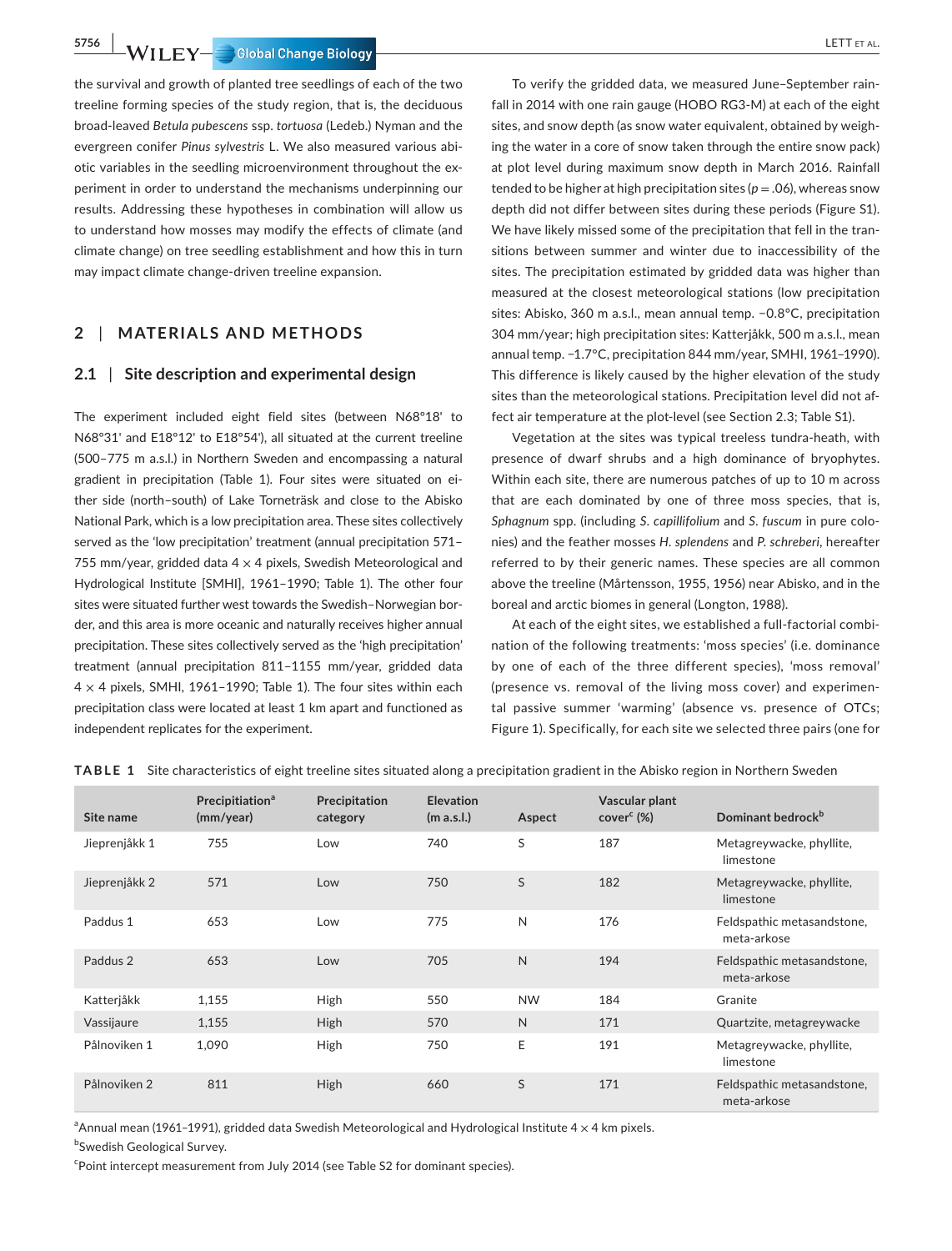

**FIGURE 1** Experimental outline. Plots dominated by either one of *Hylocomium splendens*, *Pleurozium schreberi* and *Sphagnum* spp. were established in four low- and four high-precipitation sites. Plots were either left as control plots or subjected to warming with the use of open-top chambers. Mosses were removed in one half (randomly assigned, not visualized) of every plot

each moss species) of hexagonal plots (diameter  $165$  cm  $\times$   $180$  cm; 2.35  $\mathrm{m}^2$  surface area per plot) in June 2011. The ground surface of each plot pair was fully covered by bryophytes and dominated (>90% cover) by one of the three moss species. For each pair of hexagonal plots, one randomly selected plot was passively warmed during the growing season with an OTC. Furthermore, we divided each hexagonal plot into two subplots along the northsouth middle-line and removed all living moss material in one randomly selected subplot, while leaving the moss cover in the other subplot intact. This resulted in a total of 96 subplots that served as the experimental units, which collectively represented full-factorial combinations of the four treatments (precipitation, warming, moss species, moss removal).

Open-top chambers have been used widely throughout the arctic and subarctic region to assess climate-warming effects on plant and soil ecosystems at local spatial scales (Elmendorf et al., 2012). We placed OTCs on the plots each summer from 2011 to 2014 (inclusive) as soon as the sites were accessible after snow melt in midlate June and left them in place until after birch leaf fall but before the first autumn storms in late September. We used transparent Perspex ITEX-type OTCs of the same size as the plots (diameter: 165 cm  $\times$  180 cm, height 47 cm; 0.95 m<sup>2</sup> exposed area in the centre; MacroLife; Arla Plast). To verify the warming effect of OTCs, air temperature was measured at 5 cm above the moss surface in the middle of the subplots with mosses present (see Section 2.3). OTCs increased average daily mean air temperature over the period from 29 June to 11 August 2012 by 0.8°C, relative to control plots (*p* < .001; Table S1).

As moss species are likely to differ in their environmental preferences, the moss removal treatment was included to separate effects of moss habitat from the effects of the living moss tissue itself. From the removal plots, we removed as much of the living moss biomass as possible by hand in spring 2011, while minimizing disturbance to vascular plants in the plots, as per De Long et al. (2016) and Wardle and Zackrisson (2005). Mosses were removed to the depth where

their shoots begin to disintegrate, leaving a 100% organic soil behind with no moss parts left to start vegetative regeneration. The dry weight of removed moss per plot was  $1.144 \pm 227$  g,  $834 \pm 247$  g,  $1,042 \pm 147$  g/m<sup>2</sup> (mean  $\pm$  SE) for Hylocomium, Pleurozium and *Sphagnum*, respectively and did not differ between species or precipitation site. In both subplots, we left vascular plant vegetation intact (for dominating plant species and total vascular plant cover at the sites, see Table 1; Table S2). Regrowth of mosses was removed every subsequent spring. Removing of moss caused limited disturbance to vascular plants, as they have no roots. We observed no mortality or visual changes in the cover of the resident plants.

### **2.2** | **Seedling transplantation and harvest**

In Fennoscandia, both *B. pubescens* and *P*. *sylvestris* are treelineforming species, although *B. pubescens* is the species that forms most treelines (Kullman, 2016). In the Abisko region, *B. pubescens* ssp. *tortuosa* forms the treeline, with presence of *P. sylvestris* below. For *B. pubescens* ssp. *tortuosa* (hereafter shortened to *B. pubescens*), we used seeds that we harvested from birch trees at the Abisko treeline the previous autumn. For *P. sylvestris* we used commercial seeds of a northern Swedish (68°00ʹ) provenance (Svenska Skogsplantor AB).

We germinated and pregrew seedlings of *B. pubescens* and *P. sylvestris* in sand in plastic boxes in a greenhouse for 14 and 2 weeks prior to transplantation respectively. The evening before transplantation, we gently washed all seedlings free of sand and kept them between moist tissues at 5°C overnight. At the time of transplantation, *B. pubescens* had grown several leaves and a viable root system, whereas *P. sylvestris* seedlings had only developed their first cotyledons and a limited root system (tap root with beginning lateral roots). *B. pubescens* seedlings were grown to a larger size prior to transplantation because they are less robust than are *P. sylvestris* seedlings. To account for within-species variation in size at transplantation, we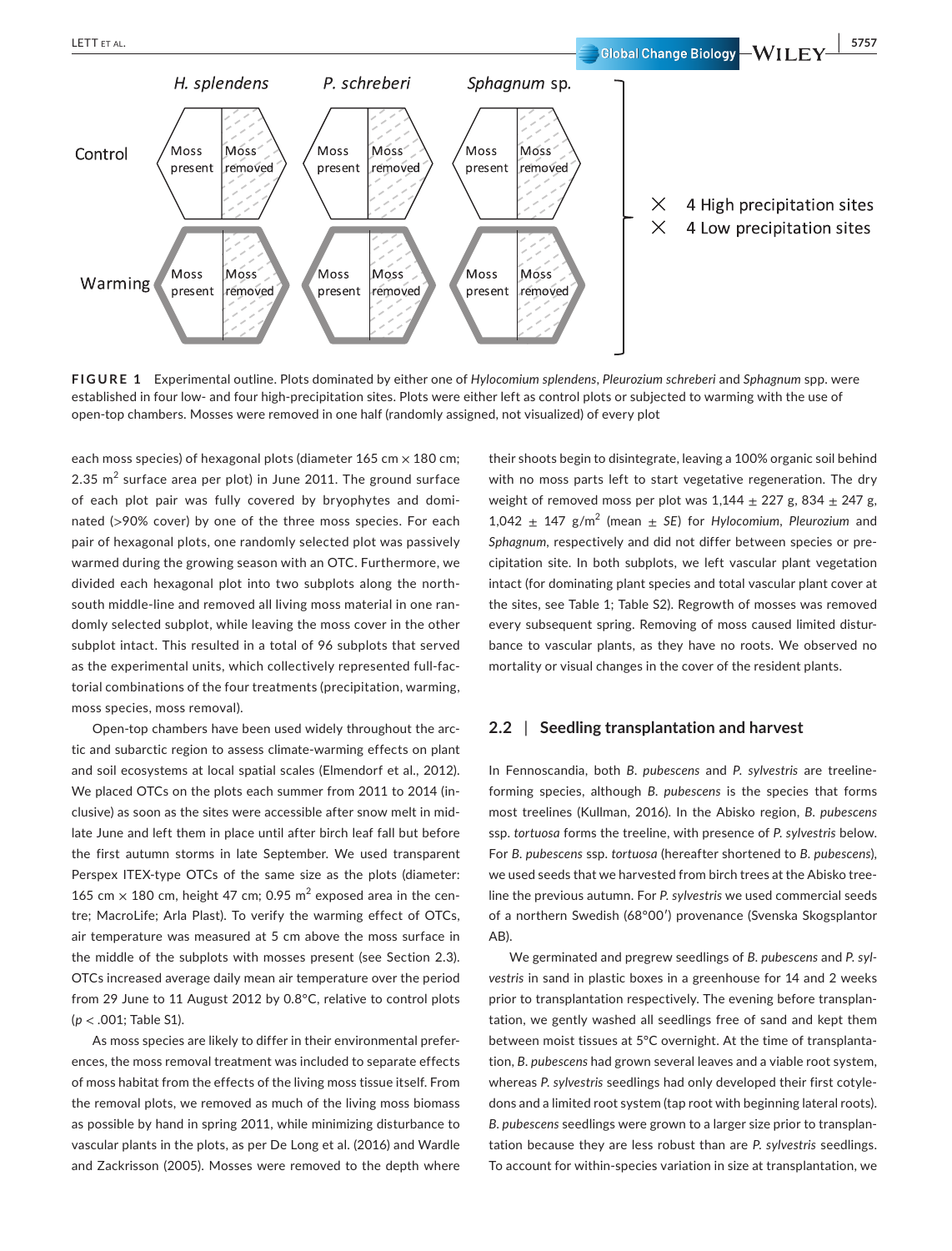**5758 |**  LETT et al.

divided seedlings of *B. pubescens* into two size classes (visually) and distributed all seedlings within each size class randomly across subplots (large, 3–8 cm and 139–164 mg; small, 1–3 cm and 27–42 mg dry weight biomass). *P. sylvestris* seedlings varied very little in size (2–3 cm and 5–6 mg dry weight biomass) and were therefore not divided into size classes before random allocation to subplots. We transplanted five seedlings of *B. pubescens* and 24 seedlings of *P. sylvestris* into each subplot between 24 June and 10 July 2012, that is, 1 year after the treatments were implemented. Fewer *B. pubescens* seedlings were planted due to lower germination of seeds than intended. Seedlings were planted in groups of two or three for *B. pubescens* and 12 for *P. sylvestris* ( $\emptyset$  = 15 cm). No seedlings were planted within the 30 cm wide outer edge of each hexagonal plot or within 10 cm of the border between the two subplots. In subplots where mosses were present, we planted seedlings in the moss layer at a depth where seeds would likely have landed and germinated naturally, as in Lett et al. (2017).

We assessed seedling performance in each subplot by measuring seedling survival twice per growing season (early July and late August 2012, late June and mid-August 2013 and early July and early August 2014). As such, seedlings were considered alive if they had any green, non-wilted leaves. Missing seedlings were considered dead. Final survival, biomass and foliar N concentration were measured at the peak of the growing season in their third growing season (30 July–5 August 2014). To estimate survival, we counted the number of live seedlings present. For biomass and foliar N estimates, we harvested the above- and below-ground parts of the largest living seedling of each species in each subplot. Due to high mortality in some of the treatments, it was not possible to harvest seedlings for all 96 subplots. After returning to the laboratory, we rinsed seedlings in water, divided them into roots, stems and leaves (all green biomass, including green part of stem for *P. sylvestris*) and dried them at 70°C until constant weight to determine dry weight. Seedling growth was calculated on a whole-plant basis by subtracting the mean initial total seedling dry weight biomass for the same species and size group from the final total seedling biomass. We analysed ground leaves of the seedlings for N concentration using a EuroVector CN analyser coupled to an Isoprime Isotope Ratio Mass Spectrometer.

## **2.3** | **Abiotic conditions**

Soil and air temperature and soil moisture (volumetric water content) were measured and logged hourly throughout the period OTCs were in place in 2012, using 5TM soil moisture and temperature sensors and ECT air temperature sensors attached to EM50 data loggers (Decagon Devices Inc.), and TinyTag Talk2 dataloggers (Gemini Data Loggers Ltd.). Air temperature was measured at 5 cm above the moss surface in the middle of all moss-present subplots only. Soil temperature and moisture were measured in the seedling rooting zone, that is, at 5 cm below the moss or soil surface, in all subplots. For each plot, we calculated average daily minimum, mean and maximum soil

temperature and average and daily means for air temperature and soil moisture data. These average values were calculated separately for each of the two subseasons of the OTC treatment period (early season: 29 June–11 August; late season: 12 August–24 September 2012), because the effects of OTCs on temperatures are higher in early summer when incoming solar radiation is higher (Bokhorst et al., 2013).

We measured NH $_4^+$  availability with nutrient resin capsules (PST1 capsule; Unibest), which we installed in early October 2013 at the approximate depth of the seedling roots (i.e. 5 cm below the moss or soil surface) in all subplots, as well as at 5 cm below the moss– soil interface in the moss-present subplots so that they were positioned in the same soil layer as those placed in the moss removal subplots. We installed two resin capsules at each depth in each plot. Nutrient resin capsules were harvested after 1 year, at the end of September 2014. This period was chosen due to the relatively low nutrient turnover and availability found in these ecosystems (Sundqvist et al., 2011). After collection, we extracted all capsules separately three times for 1 hr each time in 10 ml 1 M KCl (total of 30 ml; Gundale, From, Bach, & Nordin, 2014), and extracts were analysed for  $NH_4^+N$  (FIAstar 5000 flow injection analyser, FOSS, Tecator; Höganäs).

## **2.4** | **Data analysis**

To analyse seedling survival over the course of the three growing seasons, we used mixed effects Cox proportional-hazards survival analysis, fitted with maximum likelihood, using the 'coxme' package in R (Therneau, 2018). A cox mixed-effects model evaluates the risk of mortality at a given time based on the survival at the same time. Time is thus implicit to the response variable and not included as a predictor in the analysis. Seedlings that had died since last counting event were considered to have died halfway between the two counting events. Survival of the two tree species was analysed separately, and the full models included 'warming', 'precipitation', 'moss removal' and 'moss species' as fixed effects and 'plot' nested in 'site' as random effect to take the nested design into account. For *B. pubescens*, where fewer seedlings were planted than for *P. sylvestris* and mortality was high, the model failed to converge when all interactions of the model were included and the four-way interaction (warming  $\times$  precipitation  $\times$  moss removal  $\times$  moss species) was therefore excluded from the model.

To analyse seedling growth and leaf N concentration at harvest, we used linear mixed effects models (LMMs)—R package *nlme* (Pinheiro, Bates, DebRoy, Sarkar, & The R Development Core Team, 2018) with 'plot' nested within 'site' as random effect. Due to a high number of missing values in the feather moss-present subplots (i.e. no surviving seedlings available to determine growth or leaf N concentration), main effects and interactions for 'moss species', 'warming' and 'precipitation' could only be tested for the moss-removal subplots. Similarly, to test for the effect of 'moss removal' and its interaction with 'warming' and 'precipitation',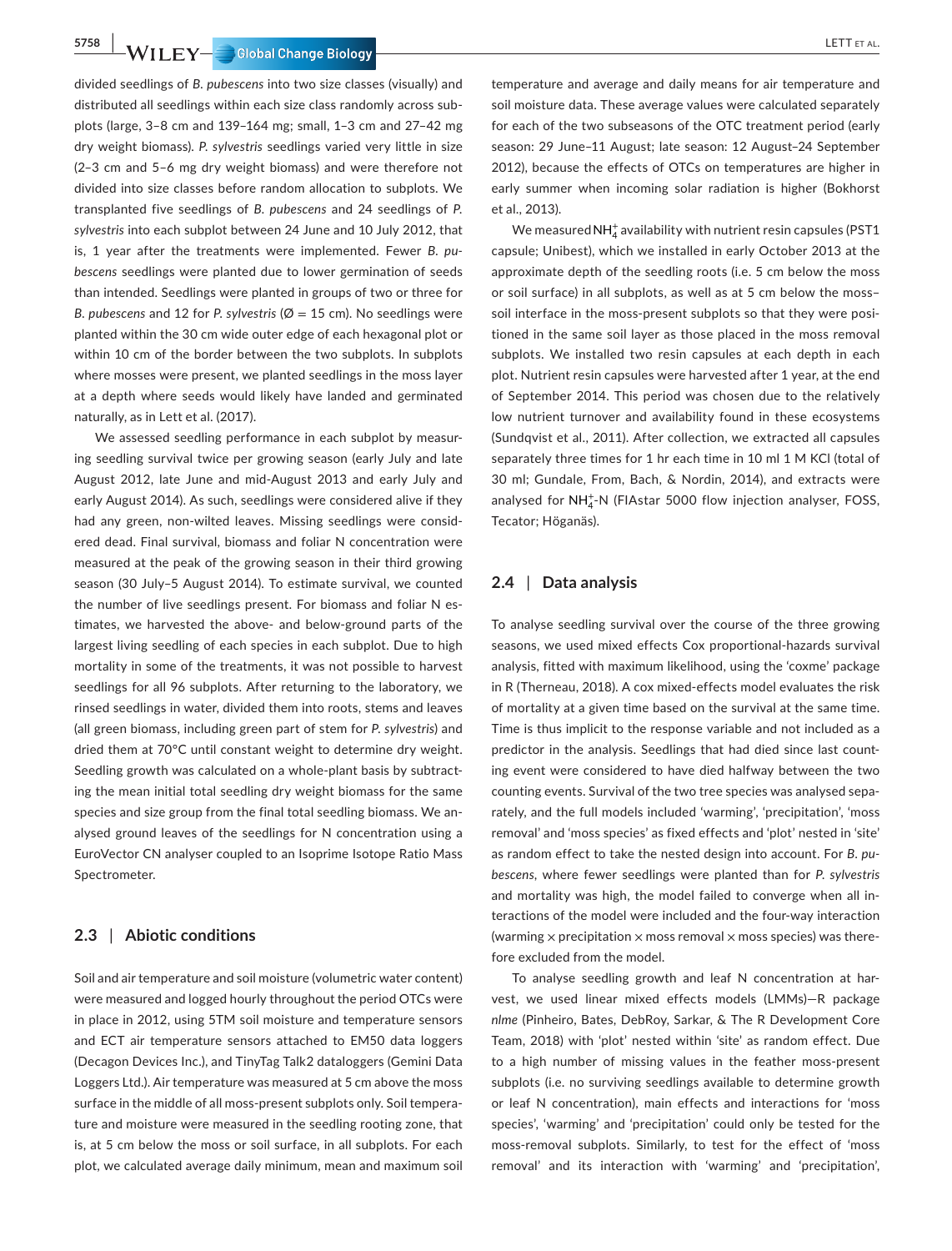we performed additional analyses for *Sphagnum* only, as this species, unlike the two feather mosses, had enough seedlings to be fully replicated for both the moss-present and moss-removal subplots. To analyse soil temperature and moisture, we used LMMs, with 'warming', 'precipitation', 'moss removal' and 'moss species' as fixed effects, and 'plot' nested in 'site' as random effect to take the nested design into account. We analysed air temperature with LMMs, with 'warming', 'precipitation' and 'moss species' as fixed effects, and 'site' as random effect. Resin-sorbed  $\mathsf{NH}_4^+$ -N was analysed with LMMs with 'warming', 'precipitation', 'position in plot' and 'moss species' as fixed effects and 'plot' nested in 'site' as random effect. For all LMMs, we checked data for homoscedasticity and normality. To meet the assumptions for parametric testing, biomass data were square root transformed and early season soil moisture data were log transformed. We performed all data analyses and statistics in R version 3.6.3 (R Core Team, 2020).

# **3** | **RESULTS**

## **3.1** | **Seedling survival**

Higher precipitation increased *P. sylvestris* survival by almost 30% after three growing seasons in *Sphagnum* plots but not in either of the feather mosses (precipitation  $\times$  moss species interaction, Table 2; Figure 2b; Figure S2). For *B. pubescens*, higher precipitation increased survival when mosses were removed and decreased

**TABLE 2** Results from cox mixed effects models for *Pinus sylvestris* and *Betula pubescens* seedling survival for 2012–2014. The model for *B. pubescens* did not include the four-way interaction because too few seedlings survived in some treatment combinations

|                                   |                | <b>B.</b> pubescens |                  | P. sylvestris |                  |
|-----------------------------------|----------------|---------------------|------------------|---------------|------------------|
| <b>Treatment</b>                  | df             | $\chi^2$            | $\boldsymbol{p}$ | $\chi^2$      | $\boldsymbol{p}$ |
| Warming (W)                       | $\mathbf{1}$   | 0.0                 | .89              | 0.1           | .71              |
| Precipitation (P)                 | $\mathbf{1}$   | 0.1                 | .73              | 0.1           | .77              |
| Moss removal (R)                  | $\mathbf{1}$   | 67.7                | $-.001$          | 667.9         | $-.001$          |
| Moss species (Moss)               | $\overline{2}$ | 96.8                | $-.001$          | 16.5          | $-.001$          |
| $W \times P$                      | $\mathbf{1}$   | 0.3                 | .56              | 0.0           | .98              |
| $W \times R$                      | $\mathbf{1}$   | 0.1                 | .74              | 0.6           | .44              |
| $W \times$ Moss                   | $\overline{2}$ | 1.2                 | .55              | 0.4           | .83              |
| $P \times R$                      | $\mathbf{1}$   | 5.9                 | .015             | 3.8           | .051             |
| $P \times$ Moss                   | $\overline{2}$ | 1.5                 | .48              | 14.3          | $-.001$          |
| $R \times$ Moss                   | $\overline{2}$ | 12.3                | .002             | 35.4          | $-.001$          |
| $W \times P \times R$             | $\mathbf{1}$   | 0.1                 | .82              | 0.4           | .54              |
| $W \times P \times$ Moss          | $\mathfrak{D}$ | 0.7                 | .69              | 1.1           | .59              |
| $W \times R \times M$ oss         | 2              | 10.9                | .004             | 0.2           | .93              |
| $P \times R \times$ Moss          | $\overline{2}$ | 4.6                 | .098             | 1.2           | .56              |
| $W \times P \times R \times$ Moss | 2              |                     |                  | 1.5           | .47              |

*Note:* Significant *p*-values (*p* < .05) in bold.

survival when they were present (moss removal  $\times$  precipitation interaction Table 2; Figure 2a), by 12% and 11% after three growing seasons respectively.

Warming did not affect survival of *P. sylvestris* in the presence or absence of mosses or any of the treatment combinations. For *B. pubescens*, the effect of warming depended on moss species and presence (warming  $\times$  moss removal  $\times$  moss species interaction; Table 2). As such, warming decreased survival of *B. pubescens* when *Hylocomium* was removed but this effect was reversed when *Hylocomium* was present (Figure 2a), by a decrease of 20% and an increase of 70% after three growing seasons respectively. Warming had no effect on *B*. *pubescens* survival in the presence of *Pleurozium* and *Sphagnum*, but where these mosses had been removed, warming increased survival in *Pleurozium* plots (Figure 2a), by 40% after three growing seasons.

Both *P. sylvestris* and *B. pubescens* survival was lower when mosses were present than when mosses had been removed and seedlings survived generally best in *Sphagnum* plots (moss removal and moss species main effects, Table 2). Furthermore, for both seedling species, removal of moss increased survival of seedlings growing in *Hylocomium* and *Pleurozium* by eightfold, whereas removal of *Sphagnum* had minor or no effects on survival (moss removal x moss species interaction; Table 2; Figure 2).

## **3.2** | **Seedling growth and leaf nitrogen**

Warming and precipitation did not affect *P. sylvestris* growth in the *Sphagnum* plots, which were the plots that had sufficient seedling survival to allow analysis of how climate treatments were affected by moss presence (Table 3). Here removal of *Sphagnum* promoted the warming response of *B. pubescens* compared to such cases when mosses were present (moss removal  $\times$  warming interaction; Table 3; Figure 3a). Apart from that, there were no statistically significant differences among treatments on *B. pubescens* seedling growth. Warming decreased leaf N in *P. sylvestris* seedlings, while none of the treatments affected *B. pubescens* leaf N (Figure 3c,d).

Moss removal subplots of the three species also had sufficient seedling survival to allow statistical comparisons (Figure 2; Figure S3; Table S3). Here the substrate of the three moss species and climate treatments had no effects on seedling biomass. *P. sylvestris* leaf N was increased in feather moss compared to *Sphagnum* plots, particularly in low precipitation sites (Figure S3; Table S3).

## **3.3** | **Abiotic soil conditions**

The warming treatment increased mean soil temperature (5 cm below the moss or soil surface) in the early season (29 June–11 August 2012) by 0.6°C (Table 4; Figure 4a). There was no effect of precipitation on soil temperature, and no statistically significant interactions (*p* < .05) among factors. Moss presence increased mean soil temperature by 0.9°C on average, and soil of *Sphagnum* plots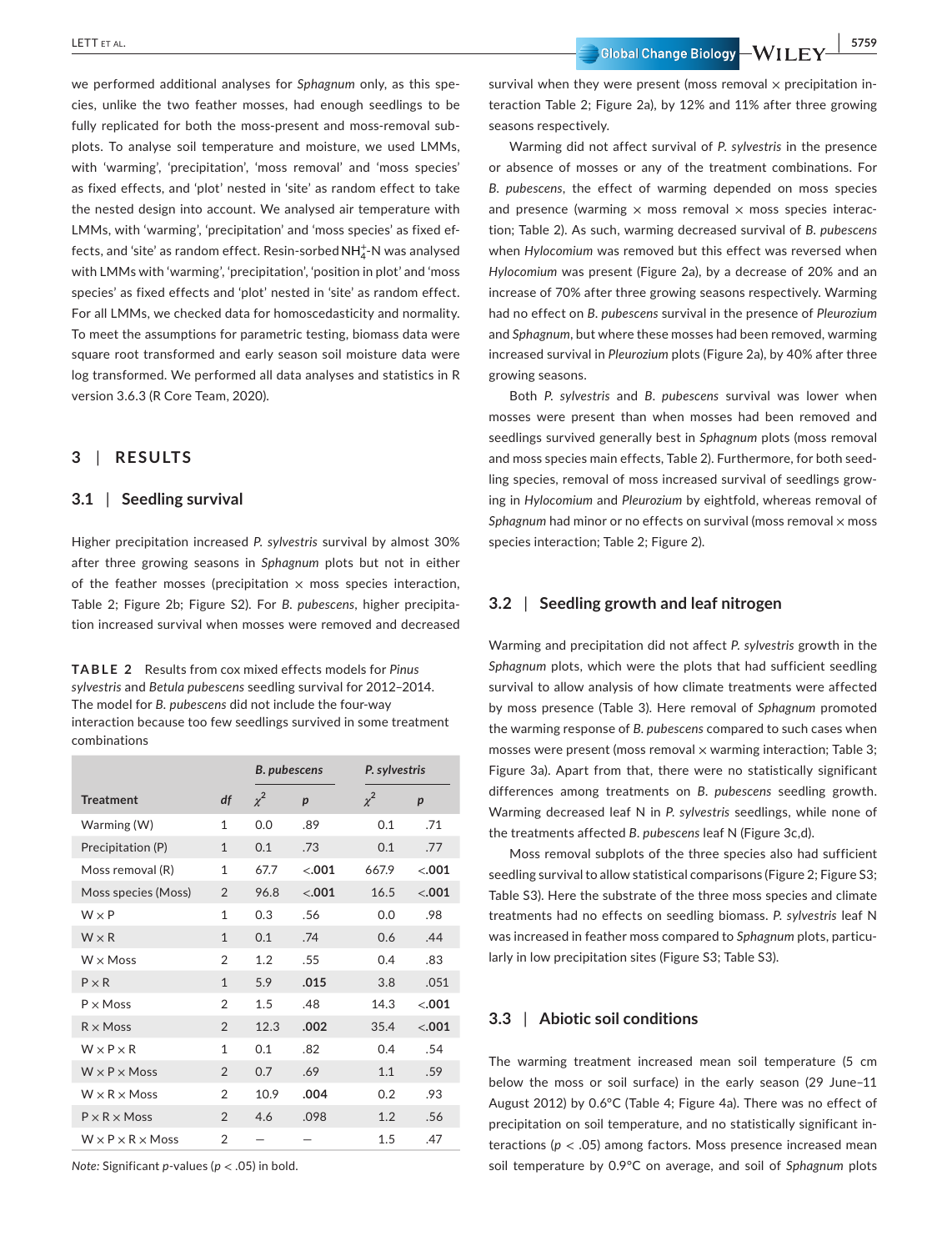

**FIGURE 2** Mean survival (±*SE*, *n* = 4) from 2012 to 2014 of *Betula pubescens* (a, five planted seedlings) and *Pinus sylvestris* (b, 24 planted seedlings) at the subarctic alpine treeline in subplots with one of each of three moss species present or removed, subjected to summer warming (triangle, dashed line) or ambient conditions (circle, solid line) and at naturally high (black) or low (grey) precipitation sites. Survival was measured twice a year after planting in June 2013 (early July and late August 2013, late July and mid-August 2014, early July and early August 2015) and seedlings were harvested in the beginning of August 2015. See Table 2 for statistics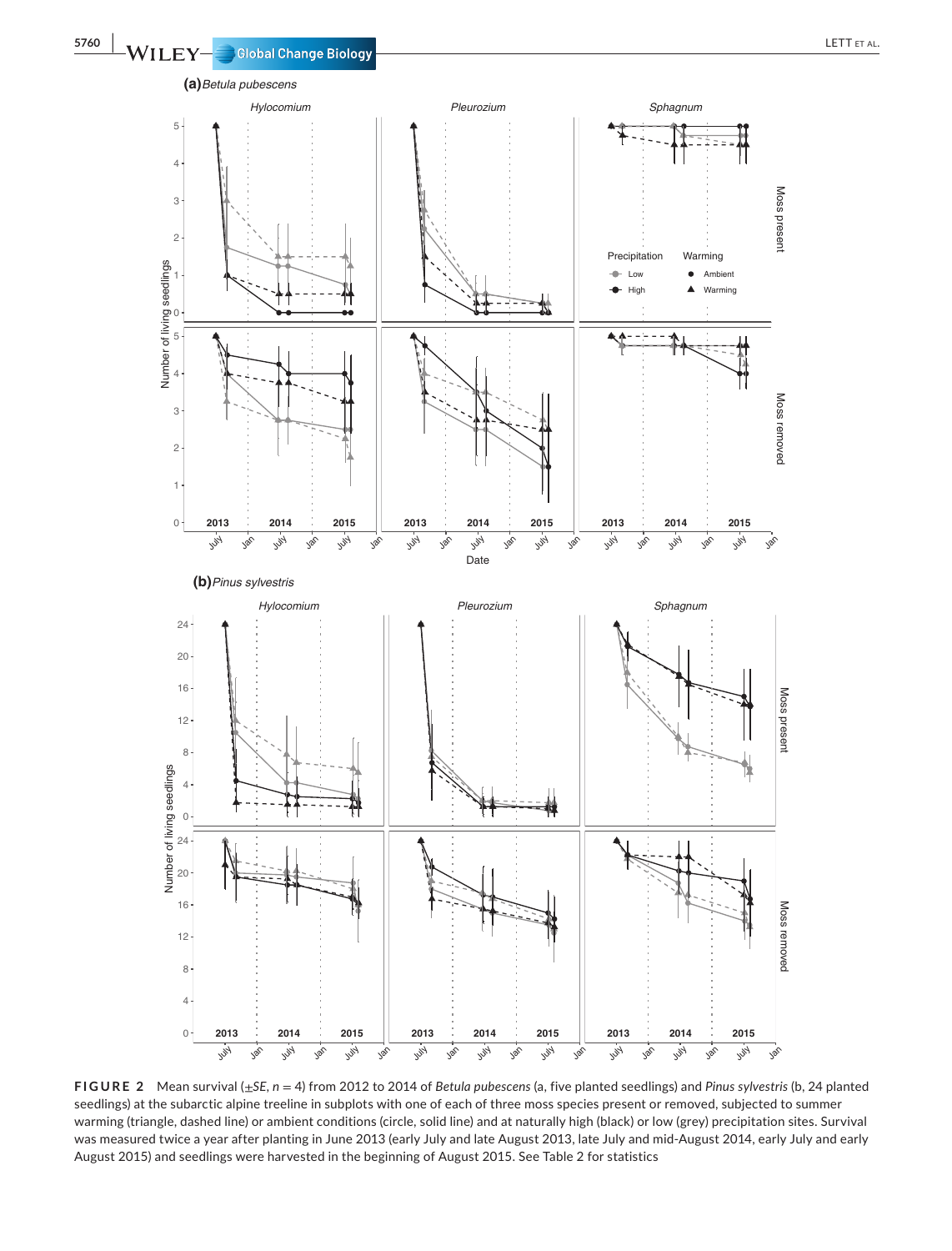**TABLE 3** Results from linear mixed effects models for seedling growth (biomass) and leaf N concentration of *Betula pubescens* and *Pinus sylvestris*. Analyses only includes *Sphagnum* plots, because too few seedlings survived in the *Hylocomium* and *Pleurozium* moss-present subplots to enable full model analyses

|                         |              |                | <b>B.</b> pubescens |                   |                  |                | P. sylvestris |                   |     |  |
|-------------------------|--------------|----------------|---------------------|-------------------|------------------|----------------|---------------|-------------------|-----|--|
|                         |              | <b>Biomass</b> |                     | Leaf <sub>N</sub> |                  | <b>Biomass</b> |               | Leaf <sub>N</sub> |     |  |
| Treatment               | df           | $\chi^2$       | p                   | $\chi^2$          | $\boldsymbol{p}$ | $\chi^2$       | p             | $\chi^2$          | p   |  |
| Warming (W)             | 1            | 2.7            | .10                 | 0.2               | .66              | 0.5            | .47           | 5.7               | .02 |  |
| Precipitation (P)       | $\mathbf{1}$ | 0.5            | .46                 | 1.5               | .22              | 2.8            | .09           | 0.3               | .58 |  |
| Sphagnum<br>removal (R) | 1            | 3.3            | .07                 | 0.3               | .60              | 0.1            | .73           | 0.4               | .51 |  |
| $W \times P$            | $\mathbf{1}$ | 1.1            | .29                 | 1.0               | .33              | 1.5            | .21           | 0.1               | .71 |  |
| $W \times R$            | $\mathbf{1}$ | 4.7            | .03                 | 0.1               | .74              | 0.3            | .59           | 0.2               | .69 |  |
| $P \times R$            | $\mathbf{1}$ | $\Omega$       | .89                 | 2.3               | .13              | 0.7            | .42           | 3.2               | .07 |  |
| $W \times P \times R$   | $\mathbf{1}$ | 0.2            | .63                 | 0.5               | .49              | 0.0            | .96           | 1.1               | .29 |  |

*Note:* Significant *p*-values (*p* < .05) in bold. Biomass data were square-root transformed.



**FIGURE 3** Growth (total biomass increase; a, b) and leaf nitrogen (N; c, d) concentration of *Betula pubescens* (a, c) and *Pinus sylvestris* (b, d) seedlings after three growing seasons at the subarctic alpine treeline in subplots with Spha, *Sphagnum* spp.) present (+) or removed (−), under experimentally warmed (W, hatched bars) or ambient (A, open bars) conditions, and at naturally low precipitation (LP, white bars) or high precipitation (HP, grey bars). Bars are means  $\pm$  *SE* (*n* = 4). Data for *Hylocomium* and *Pleurozium* were not complete due to low seedling survival and therefore were not included in the analysis but found in Figure S3. Note differences in scale between tree species for biomass. See Table 3 for statistics

were 0.5°C warmer than that of the feather moss species (Table 4; Figure 4a). Warming increased average daily maximum temperature and this was most pronounced in moss present plots. Moss presence generally increased maximum temperature, and this was most pronounced at high precipitation sites (Figure S4). Average daily minimum temperature was lower in feather moss than *Sphagnum* plots, and minimum temperature was lower at high precipitation sites in *Hylocomium* plots (Figure S4).

Soil moisture at 5 cm below the moss or soil surface in the early season was generally lowest at the high precipitation sites and presence of moss increased this difference (precipitation  $\times$  moss removal; Table 4; Figure 4b). Soil moisture was lower in moss than in soil where mosses had been removed. Furthermore, *Sphagnum* plots overall had higher soil moisture than did *Hylocomium* and *Pleurozium* plots (Table 4; Figure 4). For both soil temperature and moisture, the patterns in the second half of the warming period (12 August–24 September 2012) were similar to those for the early season (Table 4; Figures S4 and S5).

Resin-sorbed NH<sup>+</sup> <sup>4</sup> was higher in *Hylocomium* and *Pleurozium* than *Sphagnum* plots, and this difference tended to be more pronounced in the moss removal subplots. There were no other effects of any other factor or combination of factors on resin-sorbed  $NH_4^+$ (Table S4; Figure S6).

# **4** | **DISCUSSION**

Climate change-driven treeline shifts are effectuated through seedling establishment above the current treeline where mosses cover up to 100% of the ground. Our findings showed that positive effects of warming and precipitation on *B. pubescens* establishment (survival and growth) were always weaker or even reversed in the presence of mosses and that the strength of these moss-mediated effects can differ between moss species. *P. sylvestris* was in some cases promoted by higher precipitation and was not very responsive to warming, and the responses to precipitation were modified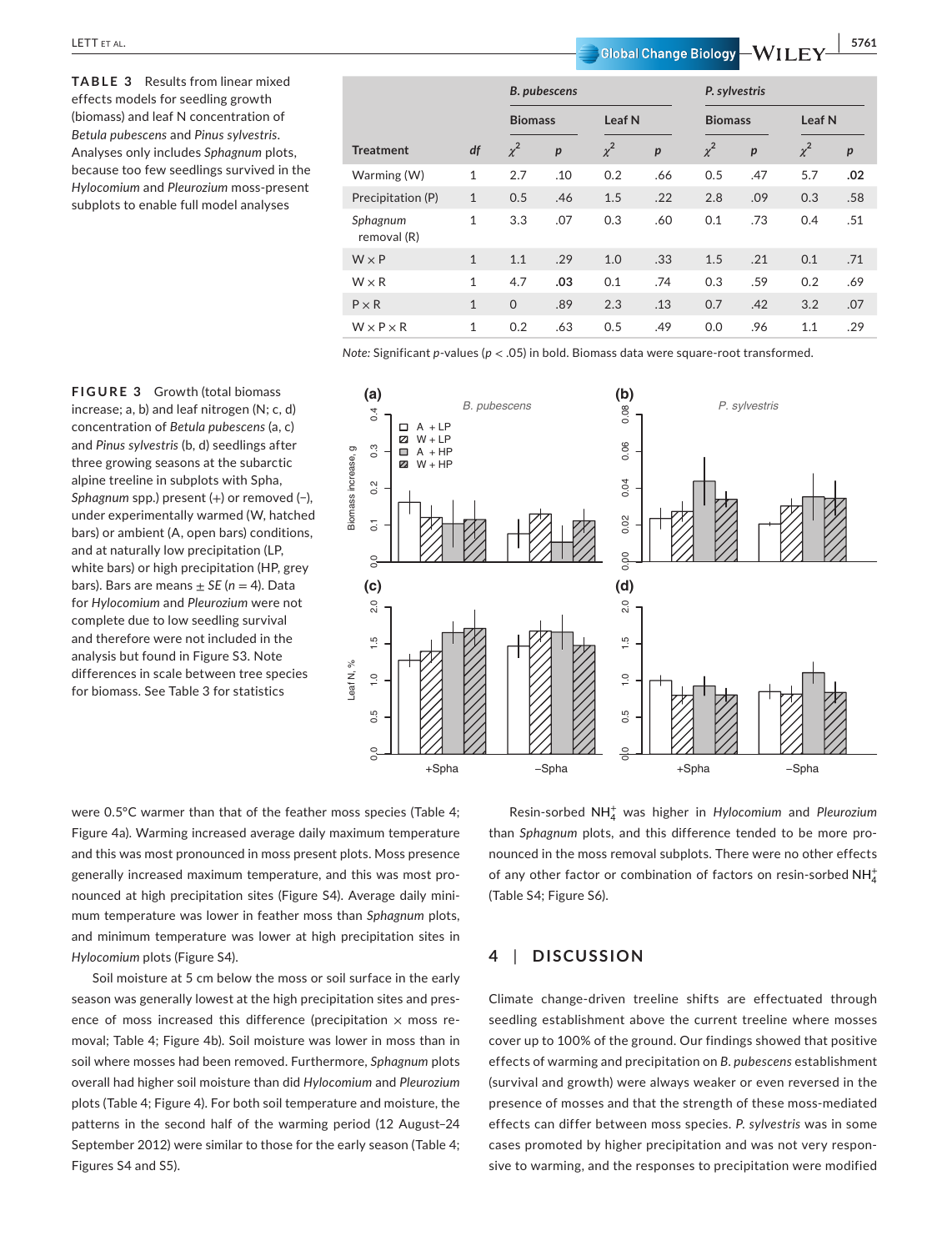|                                   |                |          | Early season |          |               | Late season |        |          |                  |  |
|-----------------------------------|----------------|----------|--------------|----------|---------------|-------------|--------|----------|------------------|--|
|                                   |                | Soil T   |              |          | Soil moisture |             | Soil T |          | Soil moisture    |  |
|                                   | df             | $\chi^2$ | p            | $\chi^2$ | p             | $\chi^2$    | p      | $\chi^2$ | $\boldsymbol{p}$ |  |
| Warming (W)                       | $\mathbf{1}$   | 12.9     | < .001       | 0.8      | .36           | 4.5         | .035   | 0.0      | .92              |  |
| Precipitation (P)                 | $\mathbf{1}$   | 0.6      | .44          | 6.4      | .012          | 0.3         | .58    | 4.6      | .03              |  |
| Moss removal (R)                  | $\mathbf{1}$   | 24.2     | < .001       | 74.4     | < .001        | 6.1         | .014   | 53.6     | < .001           |  |
| Moss species<br>(Moss)            | $\overline{2}$ | 6.9      | .032         | 84.4     | < .001        | 7.4         | .025   | 46.1     | < .001           |  |
| $W \times P$                      | $\mathbf{1}$   | 0.8      | .36          | 0.0      | .84           | 1.9         | .16    | 0.0      | .93              |  |
| $W \times R$                      | $\mathbf{1}$   | 2.8      | .093         | 1.2      | .27           | 2.4         | .12    | 0.4      | .51              |  |
| $W \times$ Moss                   | $\overline{2}$ | 0.6      | .75          | 3.8      | .15           | 0.6         | .74    | 1.9      | .39              |  |
| $P \times R$                      | $\mathbf{1}$   | 3.8      | .051         | 6.6      | .010          | 0.3         | .59    | 4.7      | .030             |  |
| $P \times$ Moss                   | $\overline{2}$ | 3.2      | .20          | 3.4      | .18           | 4.5         | .10    | 0.6      | .74              |  |
| $R \times$ Moss                   | $\overline{2}$ | 1.5      | .47          | 1.5      | .47           | 1.5         | .47    | 1.6      | .44              |  |
| $W \times P \times R$             | $\mathbf{1}$   | 0.2      | .65          | 1.6      | .20           | 0.0         | .95    | 2.0      | .16              |  |
| $W \times P \times$ Moss          | $\overline{2}$ | 1.0      | .62          | 0.6      | .75           | 0.4         | .82    | 0.4      | .83              |  |
| $W \times R \times$ Moss          | $\overline{2}$ | 1.6      | .44          | 0.1      | .96           | 0.8         | .66    | 0.0      | .98              |  |
| $P \times R \times$ Moss          | $\overline{2}$ | 1.4      | .50          | 0.0      | .98           | 0.2         | .90    | 0.3      | .87              |  |
| $W \times P \times R \times$ Moss | $\overline{2}$ | 1.0      | .62          | 0.7      | .72           | 0.1         | .97    | 0.7      | .69              |  |

**TABLE 4** Results of linear mixed effects models for soil temperature (T) and moisture measured at 5 cm depth below the surface of each of three moss species (*Hylocomium splendens*, *Pleurozium schreberi* and *Sphagnum* sp.) when present or removed, under experimentally warmed or ambient conditions, and at naturally low or high precipitation sites through 29 June–11 August (early season) and 12 August–24 September (late season) 2012

*Note:* Significant *p*-values (*p* < .05) in bold and trends (*p* < .1) in italics, *n* = 4. Early season soil moisture data were log transformed prior to analysis.



**FIGURE 4** Average daily mean soil temperature (T; a) and volumetric soil moisture content (b) associated with each of three moss species (Hylo, *Hylocomium splendens*; Pleu, *Pleurozium schreberi*; Spha, *Sphagnum* spp.) when present (+) or removed (−), under experimentally warmed (W, hatched bars) or ambient conditions (A, open bars), and at naturally low precipitation (LP, white bars) or high precipitation (HP, grey bars) sites. Sensors were placed at 5 cm below the moss or soil surface and logged hourly through 29 June–11 august 2012. Bars are means  $\pm$  *SE* ( $n = 4$ ). See Table 4 for statistics

by species identity. The strong dominance of mosses in tundra can thus have hitherto unrecognized consequences for treeline responses to climate change. Below, we discuss these findings to provide insights about how mosses modify climate-change effects on tree seedling establishment and, potentially, treeline expansion.

# **4.1** | **Interactive effects of warming and moisture**

There were surprisingly few effects of warming on seedling establishment and consequently we did not find support for our first hypothesis that positive effects of warming would be more pronounced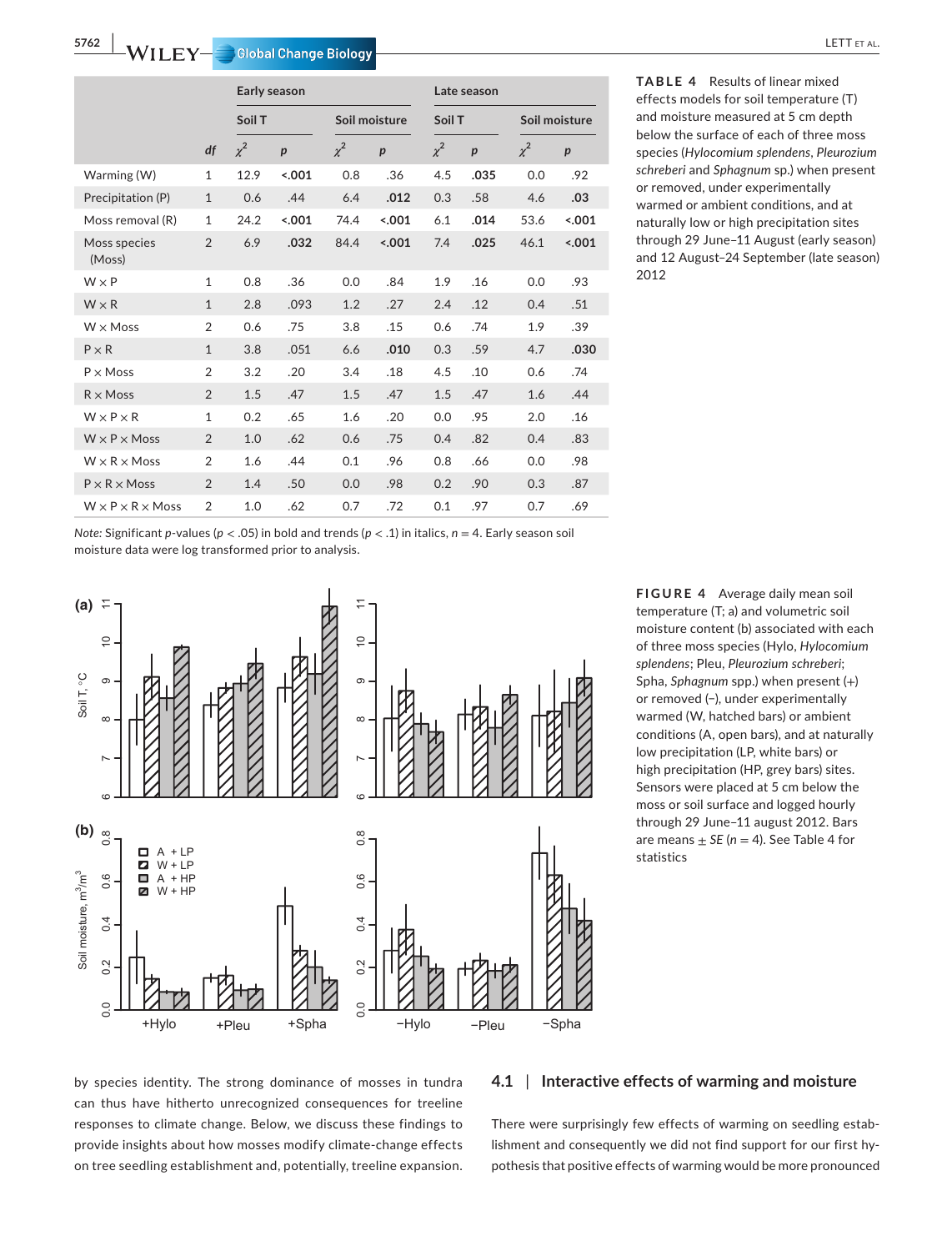at high precipitation sites. Limitation of moisture leading to stagnant or negative responses in seedlings has previously been observed as a consequence of warming (Lazarus et al., 2018). This could suggest that warming by 0.8°C as was imposed in our experiment did not increase water stress in seedlings. This is further supported by the fact that soil moisture was also not affected by the presence of OTCs. Another interesting finding was that soil moisture was higher at low precipitation sites, which could reflect that mosses in low precipitation areas grow in locally wetter places to stay within their environmental niche. However, it was in particular areas where mosses were present that soil moisture was found to be higher at low precipitation sites. It is possible that moss morphology under different growth conditions caused a more compact moss carpet in the layer of moss under low precipitation, which would increase soil moisture (Bergamini & Peintinger, 2002).

# **4.2** | **Moss presence moderates seedling response to climate**

For *B. pubescens*, we found some support for our second hypothesis that presence of mosses would decrease positive responses to climate treatments. As such, warming increased *B. pubescens* growth only when *Sphagnum* was removed, not when *Sphagnum* was present (note that this effect could not be tested for the feather mosses). It was not clear whether this increased growth was a direct consequence of the effect of *Sphagnum* moss on temperature. Temperatures at 5 cm depth were increased by the OTCs but the temperature increase was larger when *Sphagnum* was present, not when removed as we had expected. This means that the greater growth response of *B. pubescens* seedlings to warming when mosses were absent, occurred despite the warming effect of the OTCs being less pronounced. Although tundra mosses are generally considered to respond negatively to warming (Elmendorf et al., 2012), the growth of *Sphagnum* and some feather mosses have shown strong positive responses to warming, which in some cases may supress and even cause smothering of small-statured vascular plants (Dorrepaal, Aerts, Cornelissen, Van Logtestijn, & Callaghan, 2006; Keuper et al., 2011; Lang et al., 2012). It is therefore likely that *B. pubescens* seedlings benefitted more from warming in the absence of *Sphagnum* because of these mosses being more competitive against seedlings at higher temperatures.

We found that higher precipitation increased survival of *B. pubescens* only when moss cover was removed. This was likely not due to more favourable soil moisture conditions, as soil moisture availability was already higher in the moss removal plots due to the more compact substrate. Rather, removing mosses could have alleviated competition from mosses growing better at higher precipitation (Busby, Bliss, & Hamilton, 1978; Stuiver et al., 2014; Zackrisson, Dahlberg, Norberg, Nilsson, & Jäderlund, 1998). Although moss competition seems to pose a stronger control than soil moisture on seedling survival, soil moisture is crucial for seedling establishment (Gill, Campbell, & Karlinsey, 2015; Tingstad, Olsen, Klanderud,

 **LETT ET AL. 19763**<br> **Example 2010 Change Biology — WILEY 45763** 

Vandvik, & Ohlson, 2015). This was seen in our experiment by the large difference in survival between the moist *Sphagnum* plots and the dry feather moss plots and between feather moss plots with and without mosses, particularly for *B. pubescens*. *B. pubescens* has a higher optimum for soil moisture than does *P. sylvestris* (Sutinen, Teirilä, Pänttäjä, & Sutinen, 2002). In accordance, we did not find such modifications of moss presence on climate treatments on *P. sylvestris*. Our results show that presence of mosses not only has large (and mostly negative) effects on tree seedling establishment by providing a poorer quality substrate for early seedling establishment relative to the underlying soil, but also that mosses can alter *B. pubescens* seedling responses to climate through a combination of competition and effects on the abiotic environment.

# **4.3** | **Moss species differ in their climate moderating effects**

In accordance with our third hypothesis, moss species differed in how they modified climate responses of seedlings. Presence of *Pleurozium* and *Hylocomium* shifted the warming response of *B. pubescens* survival from positive to neutral and from negative to positive respectively. In agreement with our expectation, survival responses to warming thus changed in the presence of the two feather moss species, while this was not the case for *Sphagnum*. However, rather than enhancing experimental soil warming, removal of mosses had no effect on the warming intensity. On the one hand, the positive change in warming response of the seedlings with removal of *Pleurozium*, as expected, could instead be due to alleviation of competition when these mosses were absent rather than a direct temperature response. On the other hand, the change to a positive warming response in *B. pubescens* survival in the presence of *Hylocomium*, could be a direct warming response. *B. pubescens* seedlings have previously been shown in a climate chamber experiment to respond more positively to warming when growing in *H. splendens* (Lett et al., 2017). In that study, N availability was higher in *H. splendens* compared to other tundra moss species, including the ones in this study. Similarly, seedlings in boreal forest grew better in feather mosses than in *Sphagnum* unless nitrogen was added, suggesting that nutrient availability plays an important role for seedlings growing in these mosses (Pacé, Fenton, Paré, & Bergeron, 2018). Nitrogen availability in our field study was also higher in *Hylocomium* and *Pleurozium* plots than in *Sphagnum* plots, and partly explains the species differences that we found. Importantly, the presence of living mosses led to opposite warming effects than the underlying soil of the same mosses, although the warming effects on soil temperatures and nutrients were the same with and without mosses present. This denotes that mosses affect seedlings directly through their presence and not only indirectly through their effects on soil properties (Gornall, Woodin, Jónsdóttir, & van der Wal, 2011).

We found further support for our third hypothesis where moss species identity affected the extent to which *P. sylvestris* survival was enhanced by higher precipitation. Precipitation promoted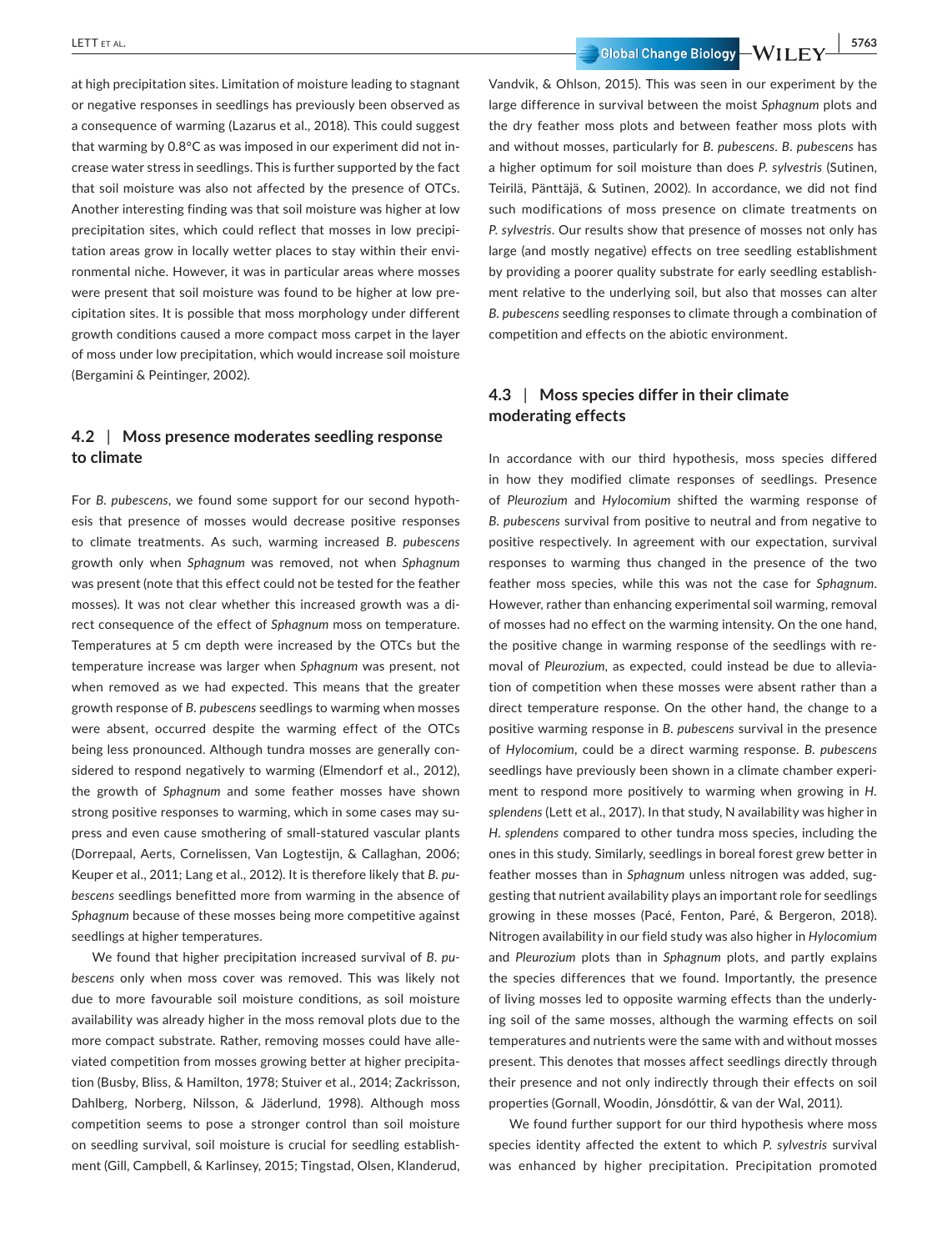**5764 WII FY Clobal Change Biology Research Contract Contract Contract Contract Contract Contract Contract Contract Contract Contract Contract Contract Contract Contract Contract Contract Contract Contract Contract Con** 

*P. sylvestris* survival the most when growing in *Sphagnum*, which has by far the highest moisture holding capacity of the three mosses (Elumeeva et al., 2011) and also the highest moisture content in our experiment. This was surprising as *P. sylvestris* at alpine treelines are more dominant at drier continental sites (Houston Durrant & Caudullo, 2017). This suggests that different life stages have different environmental filters and highlights that *P. sylvestris* at the early seedling stage is sensitive to low soil moisture.

# **4.4** | **The role of mosses for seedling establishment at the treeline in a changing climate**

Absence of mosses benefitted seedling survival more than either the experimental increase in temperature of approx. 1°C or the variation in precipitation between sites, and presence of mosses sometimes weakened some effects of the climate. These climatemodifying effects of the moss layer were both abiotic (through impacting nutrient conditions) and biotic (through increased competition). Previously it has been shown that soil properties (Ford & HilleRisLambers, 2020) and vascular plants such as shrubs (Grau et al., 2012; Milbau, Shevtsova, Osler, Mooshammer, & Graae, 2013; Tingstad et al., 2015) can mitigate climate-change impacts on seedling performance. Furthermore, competitive effects of vascular treeline vegetation (Bansal, Reinhardt, & Germino, 2011) can be more severe for tree seedlings than the direct effect of temperature or precipitation (Tingstad et al., 2015). Here we demonstrate that even small plants, such as mosses, that dwell at the bottom of the tundra vegetation, can have strong impacts on tree seedling survival and growth, or their responses to climate. As almost half of global treelines show no responses to climate warming (Harsch et al., 2009), the limited response of the seedlings to our climate treatments may provide a possible reason for this unresponsiveness.

The moss species included in this study are very common boreal and tundra species, and we therefore suggest that the effects on tree seedlings that we found can likely be translated to treelines more generally. Importantly, the abundance and species composition of mosses themselves at the treeline are highly responsive to environmental changes. Moss responses are still understudied in comparison to those of vascular plants (Elmendorf et al., 2012). Factors such as climate warming and herbivory from rodents and reindeer show large, often negative, effects on the abundance and species composition of mosses throughout the tundra biome (Elmendorf et al., 2012; Johnson et al., 2011; Olofsson et al., 2014; Yu, Epstein, Engstrom, & Walker, 2017) and thereby likely favour (Nystuen, Evju, Rusch, Graae, & Eide, 2014) or alter seedling establishment. Our study shows that these environmental effects on moss communities can potentially have cascading effects on the alpine treeline, both through the direct effects of mosses on seedling establishment and via the ability to modify seedling responses to climate. Improved understanding of moss responses to climate and environmental change is therefore needed in order to more fully predict their impact on

tree seedling establishment and to guide management of for example, reindeer husbandry.

#### **ACKNOWLEDGEMENTS**

This study was funded by grants from Centrum för Miljövetenskaplig Forskning (CMF), Royal Swedish Academy of Sciences (KVA) and a Wallenberg Academy Fellowship to E.D. and a Danish National Research Foundation (Center for Permafrost, CENPERM DNRF100) grant to A.M. We thank Magnus Bohr, Jan Borgelt, Robert Holden, Maria Theresa Jessen, Daniel Karlsson, Susanne Korpf and Gabriella Överrödder for invaluable help in the field and laboratory, Abisko Scientific Research Station for hospitality and Maria Theresa Jessen for helpful discussions on statistics. A special thanks to Thomas Westin and Ola Eriksson for taking us safely across the lake multiple times.

#### **AUTHOR CONTRIBUTION**

E.D., D.A.W. and M.-C.N. designed and established the field experiment. S.L., E.D., D.A.W. and M.-C.N. designed the study. S.L., L.M.T., E.J.K. and E.D. performed fieldwork. S.L., L.M.T. and A.M. carried out laboratory work. S.L., L.M.T. and J.O. analysed the data. S.L. wrote the manuscript with contributions from all authors.

#### **DATA AVAILABILITY STATEMENT**

The data used in this article are available on figshare: [https://doi.](https://doi.org/10.6084/m9.figshare.12527984) [org/10.6084/m9.figshare.12527984](https://doi.org/10.6084/m9.figshare.12527984).

## **ORCID**

*Signe Lett* <https://orcid.org/0000-0003-2515-8413> *Eveline J. Krab* <https://orcid.org/0000-0001-8262-0198> *Anders Michels[en](https://orcid.org/0000-0002-6943-1218)* <https://orcid.org/0000-0002-9541-8658> *Johan Olofsson* <https://orcid.org/0000-0002-6943-1218> *David A. Wardl[e](https://orcid.org/0000-0002-0523-2471)* <https://orcid.org/0000-0002-0476-7335> *Ellen Dorrepaal* <https://orcid.org/0000-0002-0523-2471>

#### **REFERENCES**

- Bansal, S., Reinhardt, K., & Germino, M. J. (2011). Linking carbon balance to establishment patterns: Comparison of whitebark pine and *Engelmann spruce* seedlings along an herb cover exposure gradient at treeline. *Plant Ecology*, *212*(2), 219–228. [https://doi.org/10.1007/](https://doi.org/10.1007/s11258-010-9816-8) [s11258-010-9816-8](https://doi.org/10.1007/s11258-010-9816-8)
- Bergamini, A., & Peintinger, M. (2002). Effects of light and nitrogen on morphological plasticity of the moss *Calliergonella cuspidata*. *Oikos*, *96*(2), 355–363. [https://doi.org/10.1034/j.1600-0706.2002.](https://doi.org/10.1034/j.1600-0706.2002.960217.x) [960217.x](https://doi.org/10.1034/j.1600-0706.2002.960217.x)
- Beringer, J., Lynch, A. H., Chapin, F. S., Mack, M., & Bonan, G. B. (2001). The representation of arctic soils in the land surface model: The importance of mosses. *Journal of Climate*, *14*(15), 3324–3335. [https://](https://doi.org/10.1175/1520-0442(2001)014%3C3324:TROASI%3E2.0.CO;2) [doi.org/10.1175/1520-0442\(2001\)014](https://doi.org/10.1175/1520-0442(2001)014%3C3324:TROASI%3E2.0.CO;2)<3324:TROASI>2.0.CO;2
- Bokhorst, S., Huiskes, A., Aerts, R., Convey, P., Cooper, E. J., Dalen, L., … Dorrepaal, E. (2013). Variable temperature effects of Open Top Chambers at polar and alpine sites explained by irradiance and snow depth. *Global Change Biology*, *19*(1), 64–74. [https://doi.org/10.1111/](https://doi.org/10.1111/gcb.12028) [gcb.12028](https://doi.org/10.1111/gcb.12028)
- Bueno, C. G., Williamson, S. N., Barrio, I. C., Helgadóttir, Á., & Hik, D. S. (2016). Moss mediates the influence of shrub species on soil properties and processes in alpine tundra. *PLoS One*, *11*(10), e0164143. <https://doi.org/10.1371/journal.pone.0164143>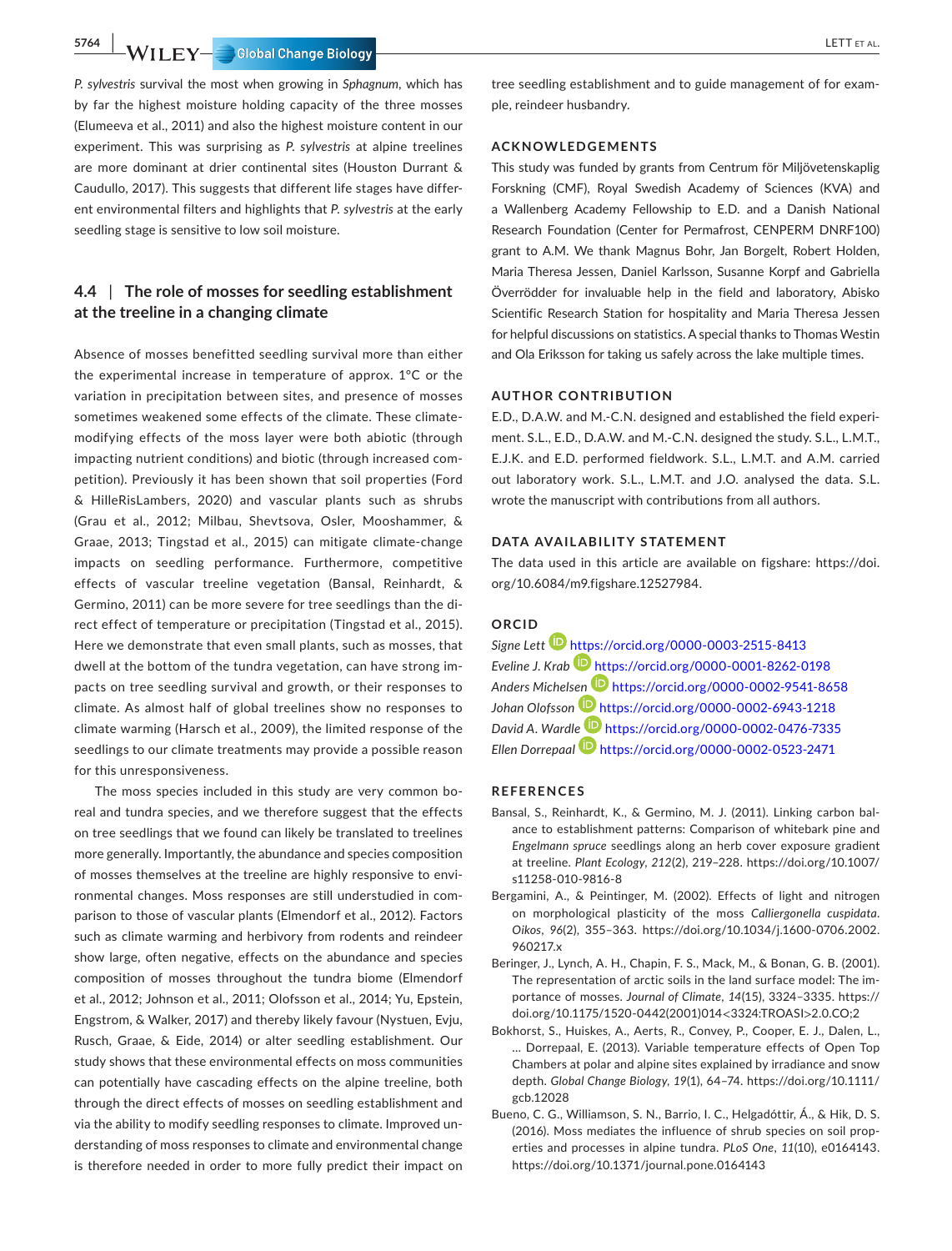**LETT ET AL.** 5765

- Busby, J. R., Bliss, L. C., & Hamilton, C. D. (1978). Microclimate control of growth rates and habitats of the boreal forest mosses, *Tomenthypnum nitens* and *Hylocomium splendens*. *Ecological Monographs*, *48*(2), 95– 110.<https://doi.org/10.2307/2937294>
- Chapin, F. S., Sturm, M., Serreze, M. C., McFadden, J. P., Key, J. R., Lloyd, A. H., … Welker, J. M. (2005). Role of land-surface changes in Arctic summer warming. *Science*, *310*(5748), 657–660. [https://doi.](https://doi.org/10.1126/science.1117368) [org/10.1126/science.1117368](https://doi.org/10.1126/science.1117368)
- Cornelissen, J. H. C., Lang, S. I., Soudzilovskaia, N. A., & During, H. J. (2007). Comparative cryptogam ecology: A review of bryophyte and lichen traits that drive biogeochemistry. *Annals of Botany*, *99*(5), 987– 1001.<https://doi.org/10.1093/aob/mcm030>
- De Long, J. R. D., Dorrepaal, E., Kardol, P., Nilsson, M.-C., Teuber, L. M., & Wardle, D. A. (2016). Contrasting responses of soil microbial and nematode communities to warming and plant functional group removal across a post-fire boreal forest successional gradient. *Ecosystems*, *19*(2), 339–355.<https://doi.org/10.1007/s10021-015-9935-0>
- Dorrepaal, E., Aerts, R., Cornelissen, J. H. C., Van Logtestijn, R. S. P., & Callaghan, T. V. (2006). *Sphagnum* modifies climate-change impacts on subarctic vascular bog plants. *Functional Ecology*, *20*(1), 31–41. <https://doi.org/10.1111/j.1365-2435.2006.01076.x>
- During, H. J., & van Tooren, B. F. (1990). Bryophyte interactions with other plants. *Botanical Journal of the Linnean Society*, *104*(1–3), 79–98. <https://doi.org/10.1111/j.1095-8339.1990.tb02212.x>
- Elmendorf, S. C., Henry, G. H. R., Hollister, R. D., Björk, R. G., Bjorkman, A. D., Callaghan, T. V., … Wookey, P. A. (2012). Global assessment of experimental climate warming on tundra vegetation: Heterogeneity over space and time. *Ecology Letters*, *15*(2), 164–175. [https://doi.](https://doi.org/10.1111/j.1461-0248.2011.01716.x) [org/10.1111/j.1461-0248.2011.01716.x](https://doi.org/10.1111/j.1461-0248.2011.01716.x)
- Elumeeva, T. G., Soudzilovskaia, N. A., During, H. J., & Cornelissen, J. H. C. (2011). The importance of colony structure versus shoot morphology for the water balance of 22 subarctic bryophyte species. *Journal of Vegetation Science*, *22*(1), 152–164. [https://doi.](https://doi.org/10.1111/j.1654-1103.2010.01237.x) [org/10.1111/j.1654-1103.2010.01237.x](https://doi.org/10.1111/j.1654-1103.2010.01237.x)
- Ford, K. R., & HilleRisLambers, J. (2020). Soil alters seedling establishment responses to climate. *Ecology Letters*, *23*(1), 140–148. [https://](https://doi.org/10.1111/ele.13416) [doi.org/10.1111/ele.13416](https://doi.org/10.1111/ele.13416)
- Frost, G. V., & Epstein, H. E. (2014). Tall shrub and tree expansion in Siberian tundra ecotones since the 1960s. *Global Change Biology*, *20*(4), 1264–1277. <https://doi.org/10.1111/gcb.12406>
- Gill, R. A., Campbell, C. S., & Karlinsey, S. M. (2015). Soil moisture controls Engelmann spruce (*Picea engelmannii*) seedling carbon balance and survivorship at timberline in Utah, USA. *Canadian Journal of Forest Research*, *45*(12), 1845–1852. [https://doi.org/10.1139/](https://doi.org/10.1139/cjfr-2015-0239) [cjfr-2015-0239](https://doi.org/10.1139/cjfr-2015-0239)
- Gornall, J. L., Jónsdóttir, I. S., Woodin, S. J., & van der Wal, R. (2007). Arctic mosses govern below-ground environment and ecosystem processes. *Oecologia*, *153*(4), 931–941. [https://doi.org/10.1007/](https://doi.org/10.1007/s00442-007-0785-0) [s00442-007-0785-0](https://doi.org/10.1007/s00442-007-0785-0)
- Gornall, J. L., Woodin, S. J., Jónsdóttir, I. S., & van der Wal, R. (2011). Balancing positive and negative plant interactions: How mosses structure vascular plant communities. *Oecologia*, *166*(3), 769–782. <https://doi.org/10.1007/s00442-011-1911-6>
- Grau, O., Ninot, J. M., Blanco-Moreno, J. M., van Logtestijn, R. S. P., Cornelissen, J. H. C., & Callaghan, T. V. (2012). Shrub-tree interactions and environmental changes drive treeline dynamics in the Subarctic. *Oikos*, *121*(10), 1680–1690.<https://doi.org/10.1111/j.1600-0706.2011.20032.x>
- Gundale, M. J., From, F., Bach, L. H., & Nordin, A. (2014). Anthropogenic nitrogen deposition in boreal forests has a minor impact on the global carbon cycle. *Global Change Biology*, *20*(1), 276–286. [https://doi.](https://doi.org/10.1111/gcb.12422) [org/10.1111/gcb.12422](https://doi.org/10.1111/gcb.12422)
- Hagedorn, F., Gavazov, K., & Alexander, J. M. (2019). Above- and belowground linkages shape responses of mountain vegetation to climate change. *Science*, *365*(6458), 1119–1123. [https://doi.org/10.1126/](https://doi.org/10.1126/science.aax4737) [science.aax4737](https://doi.org/10.1126/science.aax4737)
- Hagedorn, F., Shiyatov, S. G., Mazepa, V. S., Devi, N. M., Grigor'ev, A. A., Bartysh, A. A., … Moiseev, P. A. (2014). Treeline advances along the Urals mountain range – Driven by improved winter conditions? *Global Change Biology*, *20*(11), 3530–3543. [https://doi.org/10.1111/](https://doi.org/10.1111/gcb.12613) [gcb.12613](https://doi.org/10.1111/gcb.12613)
- Harsch, M. A., Hulme, P. E., McGlone, M. S., & Duncan, R. P. (2009). Are treelines advancing? A global meta-analysis of treeline response to climate warming. *Ecology Letters*, *12*(10), 1040–1049. [https://doi.](https://doi.org/10.1111/j.1461-0248.2009.01355.x) [org/10.1111/j.1461-0248.2009.01355.x](https://doi.org/10.1111/j.1461-0248.2009.01355.x)
- Hartley, I. P., Garnett, M. H., Sommerkorn, M., Hopkins, D. W., Fletcher, B. J., Sloan, V. L., … Wookey, P. A. (2012). A potential loss of carbon associated with greater plant growth in the European Arctic. *Nature Climate Change*, *2*(12), 875–879. [https://doi.org/10.1038/nclim](https://doi.org/10.1038/nclimate1575) [ate1575](https://doi.org/10.1038/nclimate1575)
- Houston Durrant, T., & Caudullo, R. G. (2017). *Pinus sylvestris* in Europe: Distribution, habitat, usage and threats. In J. San-Miguel-ayanz, D. de Rigo, G. Caudullo, T. Houston Durrant, & A. Mauri (Eds.), *European atlas of forest tree species* (e016b94+). Luxembourg: European Commission.
- Jackson, B. G., Martin, P., Nilsson, M.-C., & Wardle, D. A. (2011). Response of feather moss associated  $N<sub>2</sub>$  fixation and litter decomposition to variations in simulated rainfall intensity and frequency. *Oikos*, *120*(4), 570–581. <https://doi.org/10.1111/j.1600-0706.2010.18641.x>
- Johnson, D. R., Lara, M. J., Shaver, G. R., Batzli, G. O., Shaw, J. D., & Tweedie, C. E. (2011). Exclusion of brown lemmings reduces vascular plant cover and biomass in Arctic coastal tundra: Resampling of a 50+ year herbivore exclosure experiment near Barrow, Alaska. *Environmental Research Letters*, *6*(4), 045507. [https://doi.org/10.](https://doi.org/10.1088/1748-9326/6/4/045507) [1088/1748-9326/6/4/045507](https://doi.org/10.1088/1748-9326/6/4/045507)
- Keuper, F., Dorrepaal, E., Van Bodegom, P. M., Aerts, R., Van Logtestijn, R. S. P., Callaghan, T. V., & Cornelissen, J. H. C. (2011). A race for space? How *Sphagnum fuscum* stabilizes vegetation composition during long-term climate manipulations. *Global Change Biology*, *17*(6), 2162–2171.<https://doi.org/10.1111/j.1365-2486.2010.02377.x>
- Körner, C., & Paulsen, J. (2004). A world-wide study of high altitude treeline temperatures. *Journal of Biogeography*, *31*(5), 713–732. <https://doi.org/10.1111/j.1365-2699.2003.01043.x>
- Kueppers, L. M., Conlisk, E., Castanha, C., Moyes, A. B., Germino, M. J., de Valpine, P., … Mitton, J. B. (2017). Warming and provenance limit tree recruitment across and beyond the elevation range of subalpine forest. *Global Change Biology*, *23*(6), 2383–2395. [https://doi.](https://doi.org/10.1111/gcb.13561) [org/10.1111/gcb.13561](https://doi.org/10.1111/gcb.13561)
- Kullman, L. (2016). Fjällen, klimatet och människan Naturhistoria i skarven mellan två istider. Ecological overview of past and recent history of the alpine tree line ecotone and plant cover in the Swedish Scandes. *Svensk Botanisk Tidskrift*, *110*(3–4), 132.
- Lang, S. I., Cornelissen, J. H. C., Klahn, T., Van Logtestijn, R. S. P., Broekman, R., Schweikert, W., & Aerts, R. (2009). An experimental comparison of chemical traits and litter decomposition rates in a diverse range of subarctic bryophyte, lichen and vascular plant species. *Journal of Ecology*, *97*(5), 886–900. [https://doi.](https://doi.org/10.1111/j.1365-2745.2009.01538.x) [org/10.1111/j.1365-2745.2009.01538.x](https://doi.org/10.1111/j.1365-2745.2009.01538.x)
- Lang, S. I., Cornelissen, J. H. C., Shaver, G. R., Ahrens, M., Callaghan, T. V., Molau, U., … Aerts, R. (2012). Arctic warming on two continents has consistent negative effects on lichen diversity and mixed effects on bryophyte diversity. *Global Change Biology*, *18*(3), 1096–1107. <https://doi.org/10.1111/j.1365-2486.2011.02570.x>
- Lazarus, B. E., Castanha, C., Germino, M. J., Kueppers, L. M., & Moyes, A. B. (2018). Growth strategies and threshold responses to water deficit modulate effects of warming on tree seedlings from forest to alpine. *Journal of Ecology*, *106*, 571–595. [https://doi.](https://doi.org/10.1111/1365-2745.12837) [org/10.1111/1365-2745.12837](https://doi.org/10.1111/1365-2745.12837)
- Lett, S., & Dorrepaal, E. (2018). Global drivers of tree seedling establishment at alpine treelines in a changing climate. *Functional Ecology*, *32*(7), 1666–1680. <https://doi.org/10.1111/1365-2435.13137>